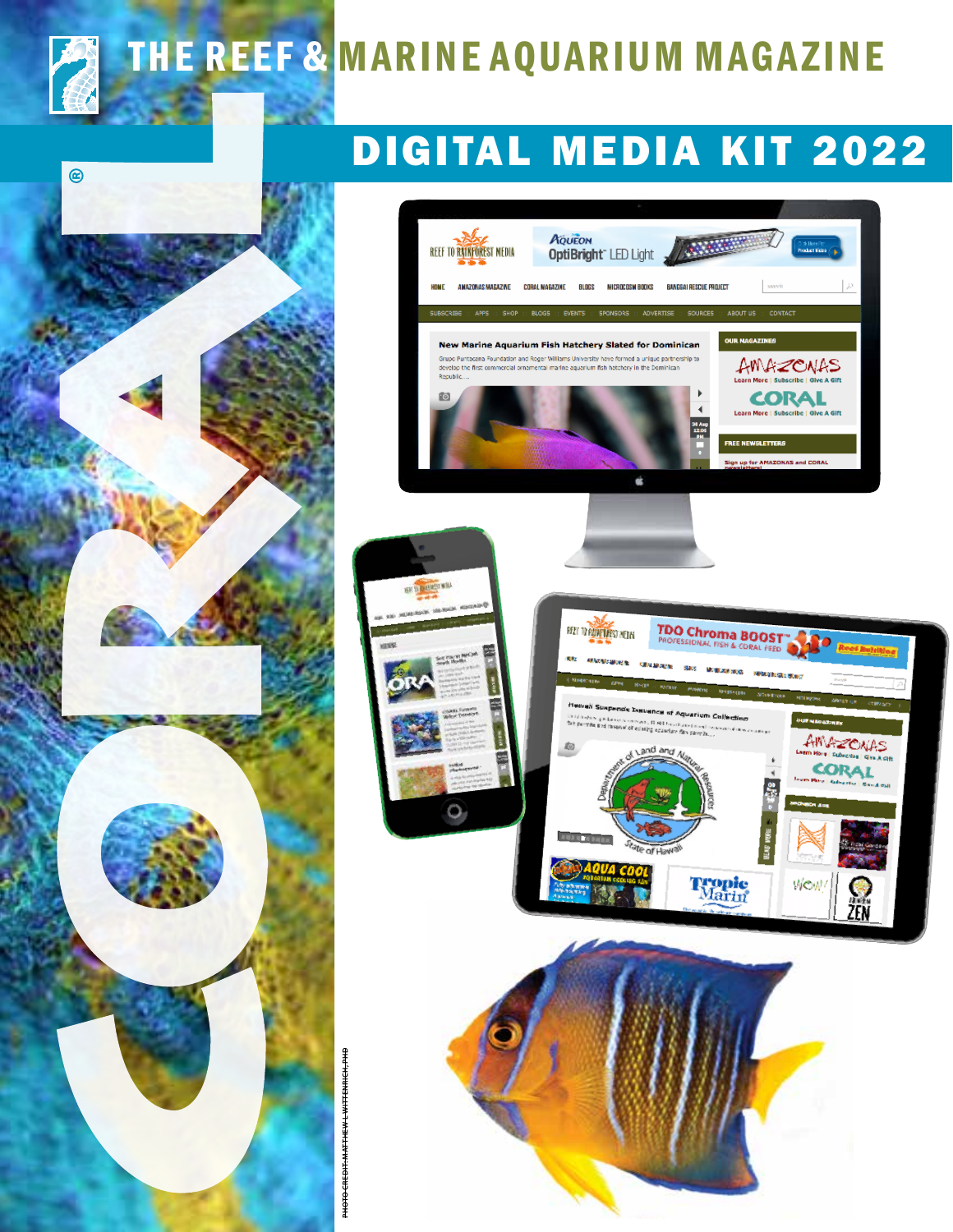### Reach Your Audience Reef2Rainforest.com

Reach them where they think, where they dream, and where they get to know your brand...



REEF2RAINFOREST.COM Dynamic Web Site

REEF TO RAINFOREST MEDIA



*CORAL* Flagship Magazine



*CORAL* MAGAZINE e-Newsletters



MOBILE MEDIA APPS IOS, Kindle, Android



*CORAL* MAGAZINE Digital Edition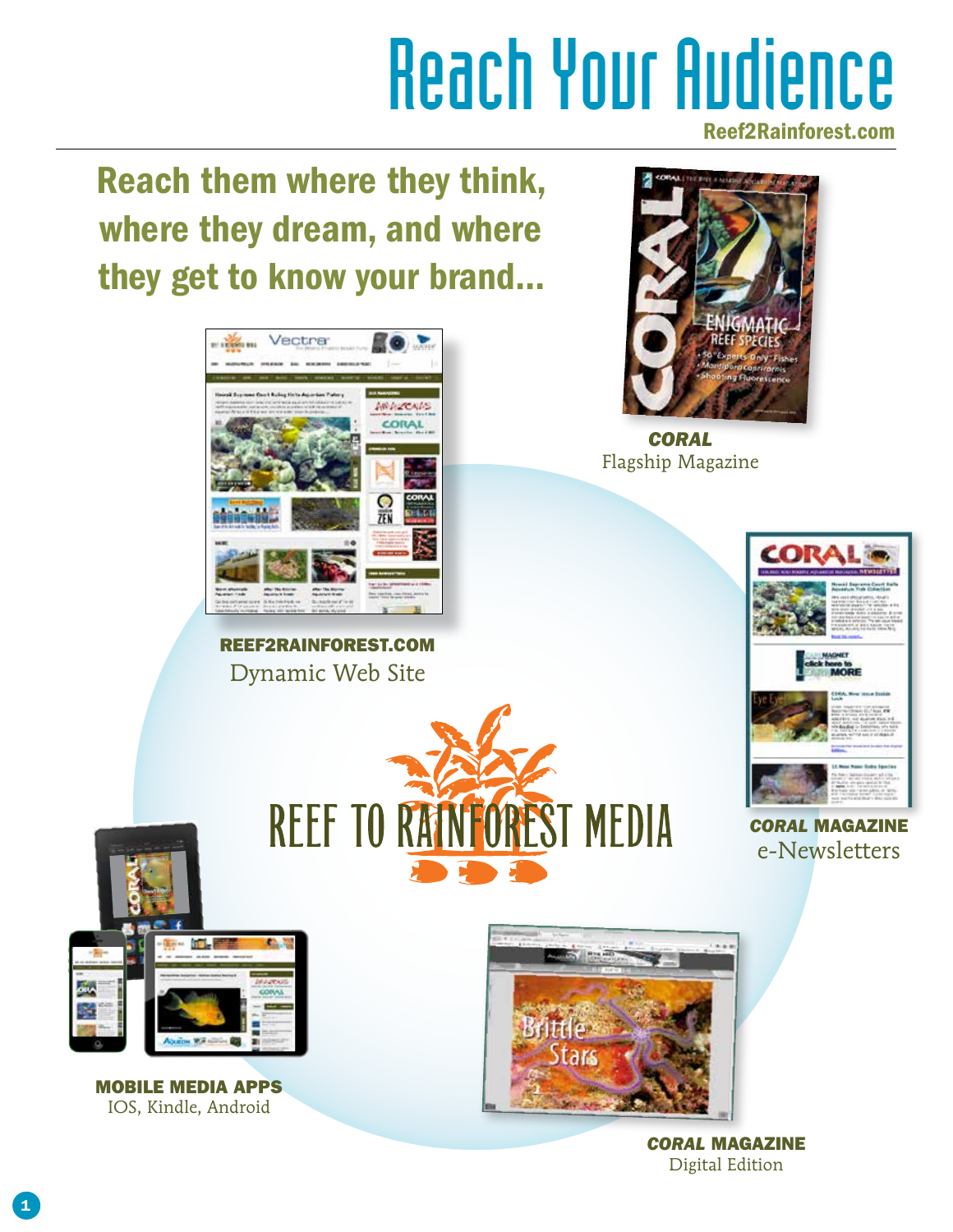## Three Ways to Advertise

| $\boldsymbol{\Omega}$ | <b>Targeted Premium Package - Marine</b><br>Focus your ads to appear on targeted Marine content pages!<br>Includes Leaderboard, Large Badge and Button                  | \$100<br>per month        |
|-----------------------|-------------------------------------------------------------------------------------------------------------------------------------------------------------------------|---------------------------|
| $\boldsymbol{2}$      | <b>Global Button</b><br>A high traffic introductory choice for placement on every page of<br>Reef2Rainforest.com.                                                       | <b>\$75</b><br>per month  |
| 3                     | <b>Targeted eNewsletters - Marine</b><br>Single advertiser per newsletter, weekly mailings, prominent position<br>within editorial. Large Badge, one mailing per month. | <b>\$125</b><br>per month |

## Be in touch today!

Reserve space today: Contact us!

James Lawrence, Publisher • 802-343-0360

james.lawrence@reef2rainforest.com

-or-

#### Judy Billard, Business Manager • 802-734-6604

judy.billard@reef2rainforest.com

#### AD SIZES

Ads in all spaces on Reef2Rainforest.com will rotate equally among a limited number of select advertisers.



*(Not actual size)*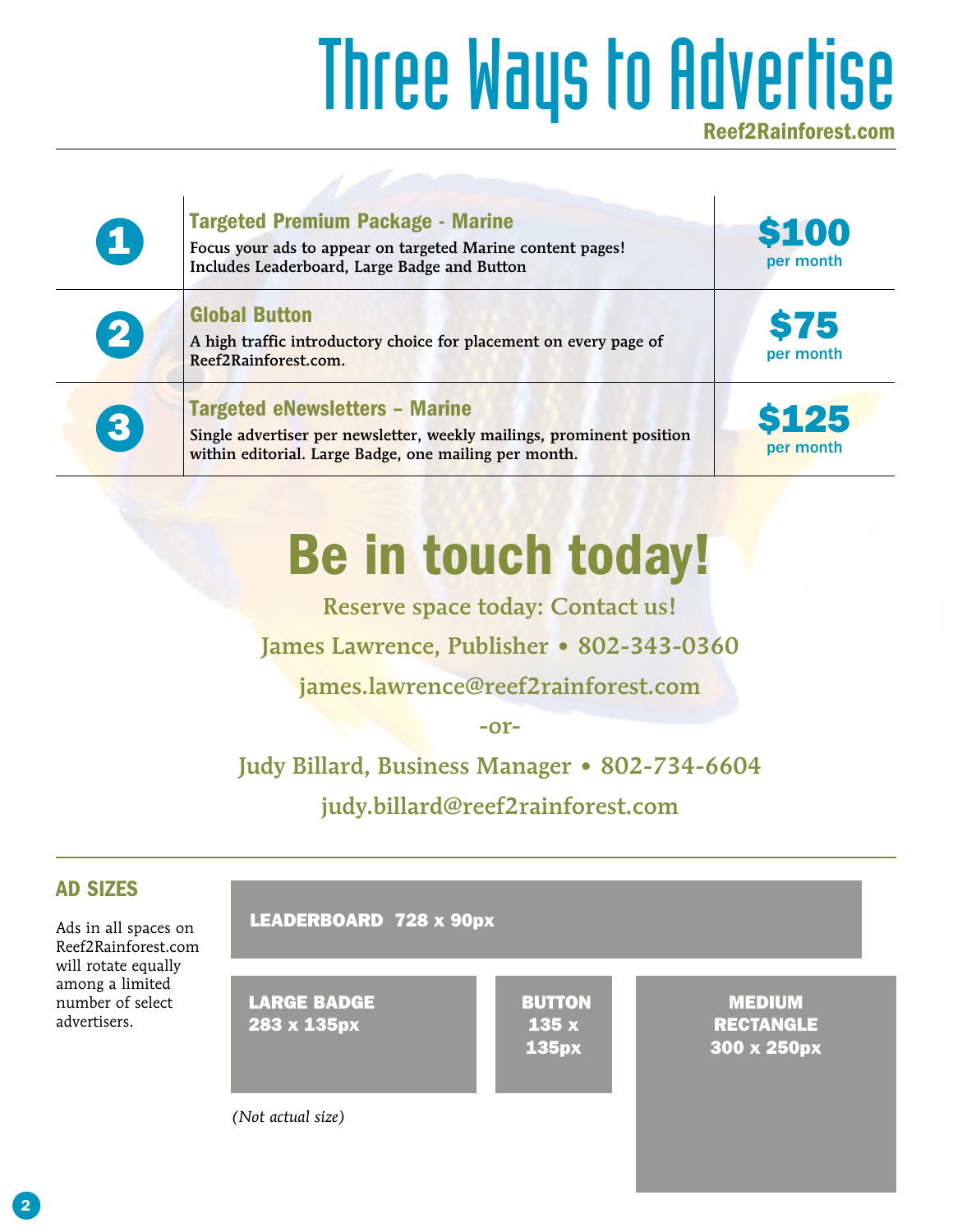## Platforms & Placements

## All screens. All devices. All the time.

Whether our readers use high-resolution desktop displays or small-screen smartphones, Reef2Rainforest.com delivers an experience perfectly tailored for their viewing devices. Responsive templates are adaptable to all devices.

Desktops/Laptops/Tablets/Smartphones



Leaderboard banners may not appear on some tablets and smartphones.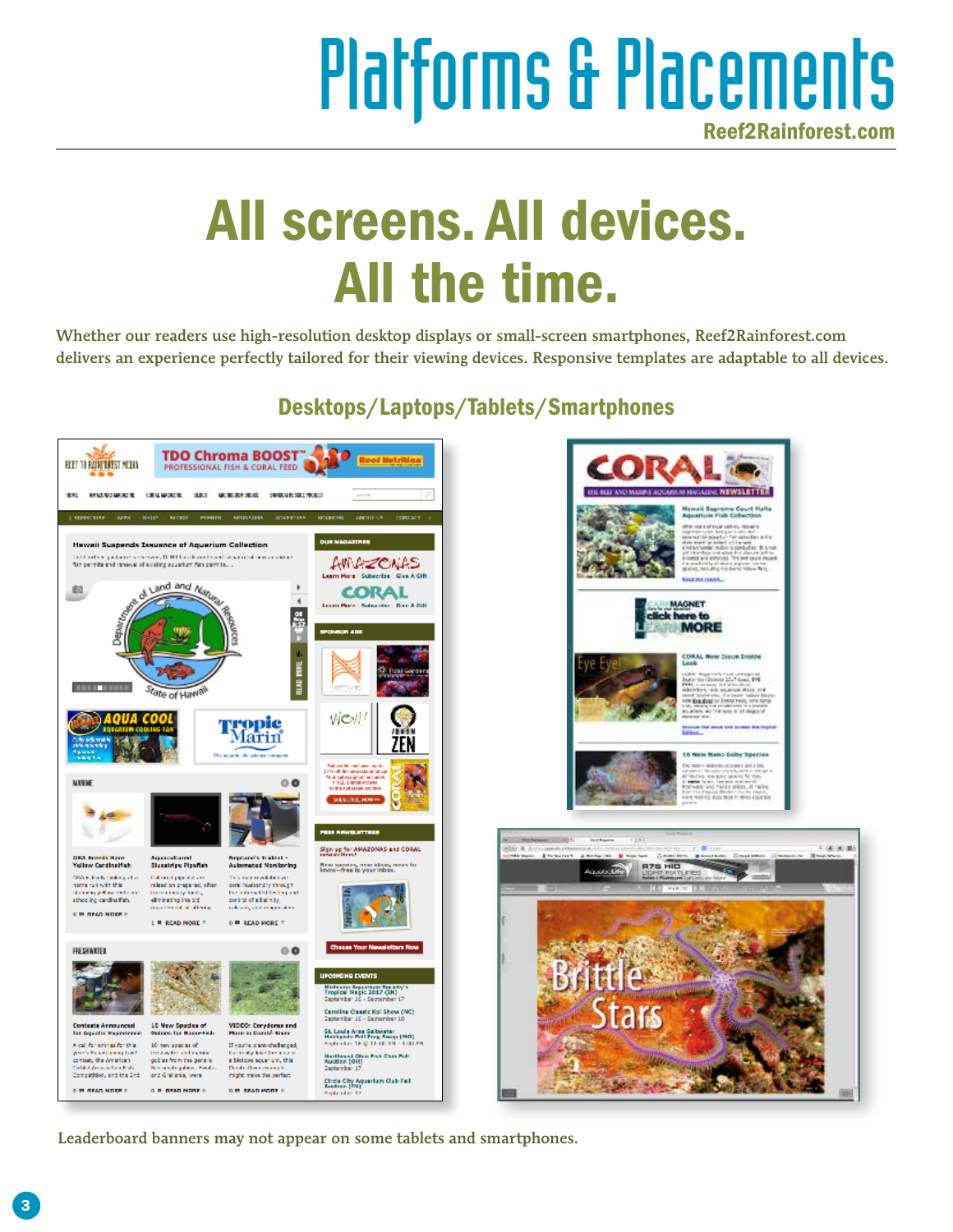# Demographics & Performance

#### THE SOCIAL COMPONENT:

| <b>FACEBOOK</b>      | <b>CORAL Magazine</b> |
|----------------------|-----------------------|
| Page Likes:          | 12.989                |
| <b>Page Follows:</b> | 14,314                |
| Avg. Daily Reach:    | 743                   |
| Peak Single-Day:     | 4.569                 |
| Gender:<br>Male      | 79%                   |
| Female               | 20%                   |

#### **TWITTER**

| Followers:       | 7,068 |
|------------------|-------|
| <b>PINTEREST</b> |       |

| Followers: | 2,483 |
|------------|-------|
| <b>ING</b> |       |

1.152

| í |  |
|---|--|
|   |  |
|   |  |
|   |  |

#### E-NEWSLETTERS

#### Weekly mailings

|                           | <b>CORAL Magazine</b> |
|---------------------------|-----------------------|
| <b>Emails per mailing</b> | 31.140                |
| Open rate                 | 25%                   |
| <b>Click-through rate</b> | 19%                   |

#### DIGITAL EDITION MAGAZINES

|                           | <b>CORAL Magazine</b> |
|---------------------------|-----------------------|
| Unique visitors per issue | 625                   |
| Impressions per issue     | 42.115                |

In the last 12 months, our online ad space outperformed industry standards by as much as

10:1

#### REEF2RAINFOREST.COM ANNUAL DATA (AUGUST 1, 2019 TO JULY 31, 2020)

#### Audience share: 308,502 unique visitors Average time on page: 3:09 minutes Pageviews: 506,824

#### Language (top 5):

#### Platforms:

#### Gender:

#### Age:

#### Country (top 5):

| Singapore 1.7% |  |
|----------------|--|